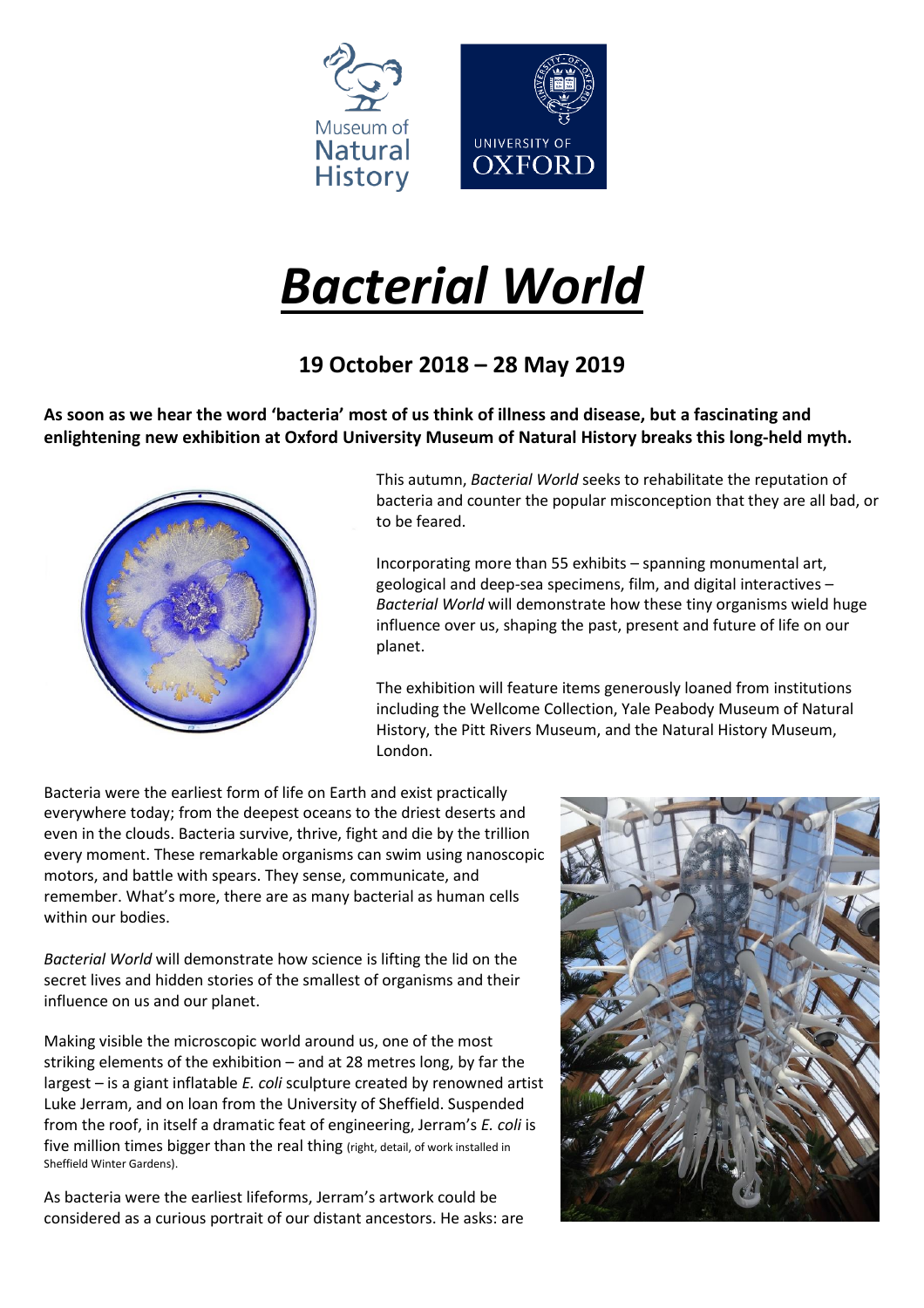we attracted or repelled by it? And do we feel any different if we can put aside our preconceptions about food poisoning and discover that one of the first applications of DNA technology was the manipulation of *E. coli* to produce human insulin, improving innumerable lives?

Geological fossils will show evidence of how bacteria oxygenated the Earth 2.4 billion years ago. Deep sea specimens will demonstrate ecosystems where there is no sunlight; where, down in the darkness, bacteria use a cocktail of chemicals to generate energy in a possible echo of how life first began.

There will also be a display of animals and plants which live symbiotically with bacteria, for all manner of reasons – to create bioluminescence that lures prey or creates camouflage (such as bobtail squid, lanternfish and ponyfish); to support diet (rabbits, koalas, leafcutter ants, leeches, vampire vats); and in order to create a toxin for hunting or defence (arrow worms, blue-ringed octopuses, pufferfish, armadillos and horseshoe crabs, to name but a few).

A display of 'Top 10 Bacteria that Changed the World' will show the positive impact bacteria have had, and continue to have, on the planet. Bacteria feed the world by driving the nutrient cycles on which all life depends. A display of pea plants shows how bacteria break things down in decay and then 'fix' vital nitrogen to the roots to ensure growth. They also help to fight disease: the exhibition reveals how the *Wolbachia* bacterium is being used to combat malaria.

*Bacterial World* shows how bacteria might help us to tackle some of our biggest environmental problems. Bacteria in the oceans have evolved to consume some human-caused pollution, including oil-spills, as in the case of the Deepwater Horizon disaster. Recently-discovered bacterium *Ideonella sakaiensis* can eat some plastic*,* thanks to an evolved ability to produce an enzyme called PETase, which breaks down Polyethylene terephthalate (PET) – an amazing evolution story and perhaps a small ray of light in the fight against global pollution.

Visitors will enjoy the chance to play *Gut Wars*, a specially developed game in which they set bacteria armed with different weapons and abilities up against one another in a simulated gut environment. Another interactive, *Bacteria Explorer,* will allow users to descend into the microscopic world of bacteria and learn more about their shapes and abilities by exploring virtual 3D models.









Professor Paul Smith, director of the Museum of Natural History says: *"Bacteria are essential for almost every aspect of* life on Earth, from the very origins of life itself to the deeply intricate relationships that underpin all ecosystems. Drawing on research from across the University of Oxford, the Bacterial World exhibition explores our very intimate relationships *with bacteria and reveals the vital roles they play in enabling our planet's huge variety of life."*

Professor Judith Armitage FRS, lead scientist for the exhibition, Professor of Biochemistry at University of Oxford and President-elect of the UK Microbiology Society, adds *"I hope this exhibition goes some way to revealing the generally* unknown and unseen vast, diverse world of bacteria. Bacteria have been evolving since the beginning of life on Earth and helped form the planet on which we live, providing the oxygen and much of the nitrogen needed for current life. Their complex communities, where they live and die, compete, communicate, cooperate, fight and have sex have evolved for specific environments and, we are coming to realise, are essential for healthy soils, oceans and even ourselves. While some, in the wrong place, can cause diseases, we need to understand microbial communities to be able to continue to *control those diseases and to maintain both a healthy body and a healthy planet."*

**For more information visit [www.oum.ox.ac.uk/bacterialworld](http://www.oum.ox.ac.uk/bacterialworld)** and **follow @morethanadodo on Twitter**